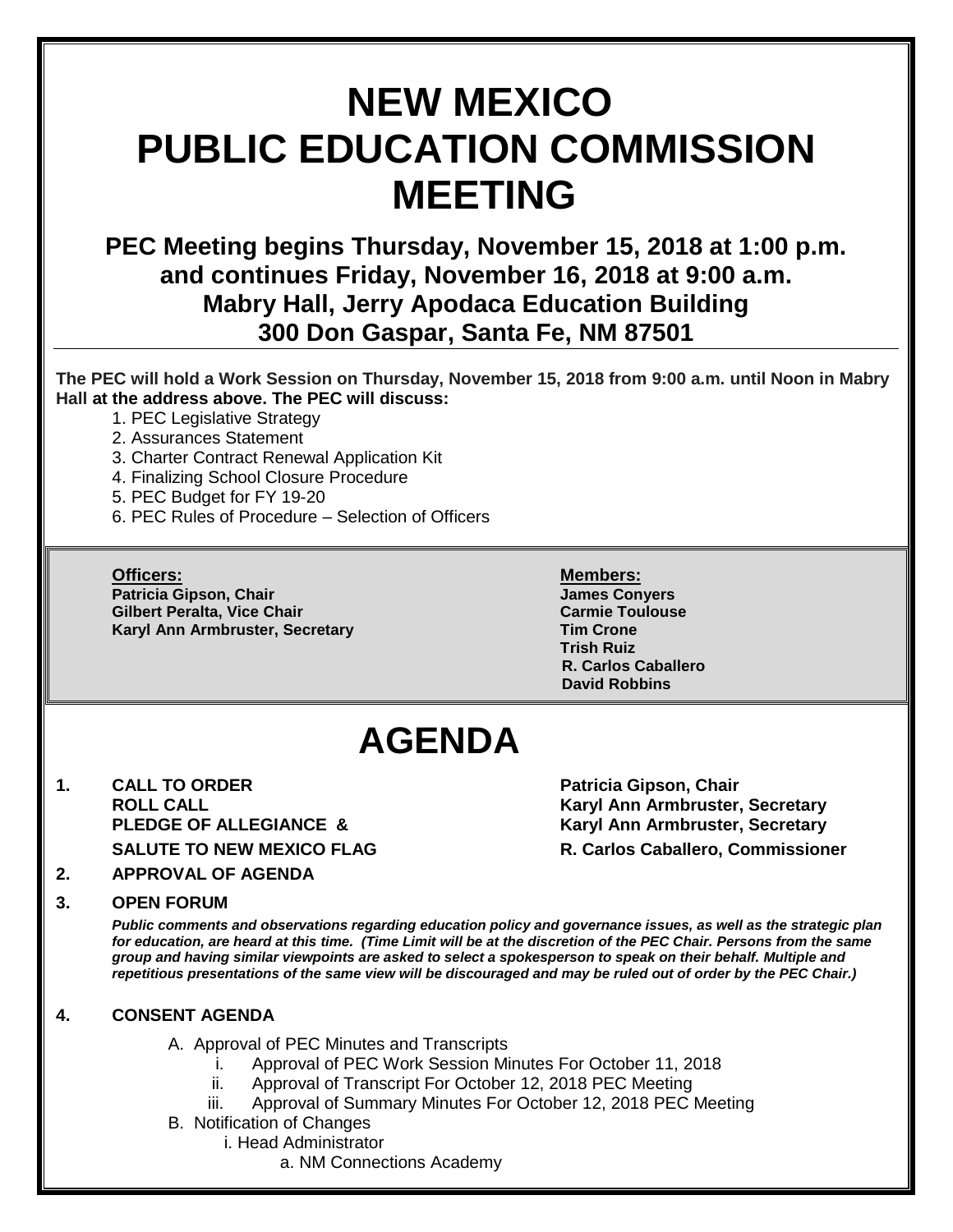- ii. Business Manager
	- a. La Academia Dolores Huerta
	- b. Alma d'Arte
- C. Governance Board Changes
	- i. Change in Bylaws
		- a. J Paul Taylor
	- ii. Board Member Changes
		- a. La Academia Dolores Huerta
		- b. La Tierra Montessori School for the Arts & Sciences
		- c. Monte del Sol
		- d. NM Connections Academy
		- e. North Valley Academy
		- f. Red River Valley Charter School
		- g. Southwest Preparatory Learning Center

#### **5. DISCUSSION AND ACTION ON RENEWAL APPLICATIONS**

- A. Taos Academy Charter School (Thursday afternoon)
	- i. Public Education Department Evaluation
	- ii. School Comments (15 minutes)
	- iii. Public Comment (8 minutes)
	- iv. PEC Questions
	- v. Vote on Renewal

#### **B.** Middle College Charter School (Friday morning)

- i. Public Education Department Evaluation
- ii. School Comments (15 minutes)
- iii. Public Comment (8 minutes)
- iv. PEC Questions
- v. Vote on Renewal

#### **6. REPORT FROM OPTIONS FOR PARENTS & THE CHARTER SCHOOL DIVISION—DISCUSSION AND POSSIBLE ACTIONS**

- A. Charter School Division Update
- B. Update on School Closures
- C. Governing Board Concerns
	- i. La Tierra Montessori School for the Arts & Sciences
- **7. DISCUSSION AND POSSIBLE ACTION ON TURQUOISE TRAIL ENROLLMENT PREFERENCE, ENROLLMENT CAP, AND E-OCCUPANCY**
- **8. DISCUSSION AND POSSIBLE ACTION ON THE BOARD OF FINANCE FOR SOLARE COLLEGIATE**
- **9. DISCUSSION AND POSSIBLE ACTION ON THE PEC RENEWAL APPLICATION KIT AND POLICY**
- **10. DISCUSSION AND POSSIBLE ACTION ON CLOSURE PROCEDURES**
- **11. DISCUSSION AND POSSIBLE ACTION ON REVISED ASSURANCES STATEMENT**
- **12. DISCUSSION AND POSSIBLE ACTION ON TAOS INTERNATIONAL SETTLEMENT CONTRACT RENEWAL**
- **13. DISCUSSION AND POSSIBLE ACTION ON THE PEC BUDGET FOR FY 2019-2020**